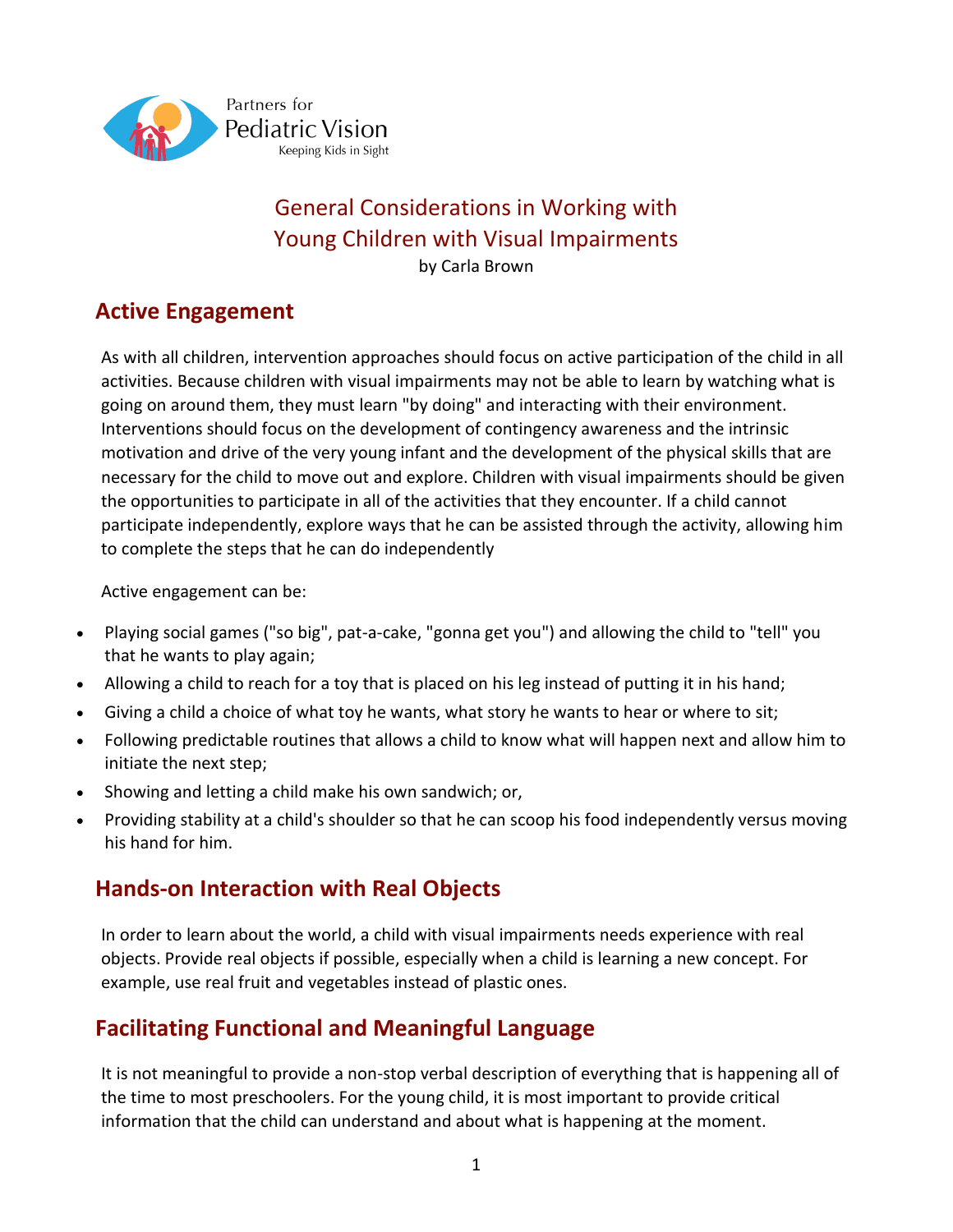To help facilitate meaningful language:

- Provide plenty of hands-on experiences using real objects, and all parts of the whole.
- Acknowledge and comment on child's expressive utterances.
- Imitate and expand on child's expressive utterances.
- Model and encourage appropriate responses.
- Describe the world and include demonstration and exploration with the description, fill in the gaps as necessary.
- Introduce change in the experiences and language you provide.
- Provide a variety of experiences.
- Use open-ended questions to keep conversation going.
- Make it fun!

# **Facilitating the Development of Sensory Skills**

Young children who are visually impaired need play and intervention to help develop and use all of their senses.

#### Vision

Encourage children who have low vision to use their vision by controlling environmental conditions such as lighting and glare, color, contrast, size, etc. Allow the child to hold materials at whatever angle or distance that is best for them and encourage them to move close to you at story time or circle time. Choose toys that have lights, bright colors with contrast. If using pictures or books, select pictures that have colorful and simple pictures rather than pictures that are visually cluttered. Also, if using photographs, use matted finishes instead of glossy finishes to reduce glare.

#### **Touch**

Provide opportunities for exploring tactual components of relevant objects and promote discrimination of objects by touch. Provide toys that have a variety of textures, shapes, sizes, and weight. Look for toys that have many different ways to activate them such as pushing, pulling, sliding, pinching, etc.

#### **Hearing**

Provide experiences that focus on the auditory discrimination of people's voices and sounds related to activities. Encourage listening and the use of auditory clues to locate people or places. Proved toys that produce auditory feedback when manipulated, such as musical instruments and cause-and-effect toys.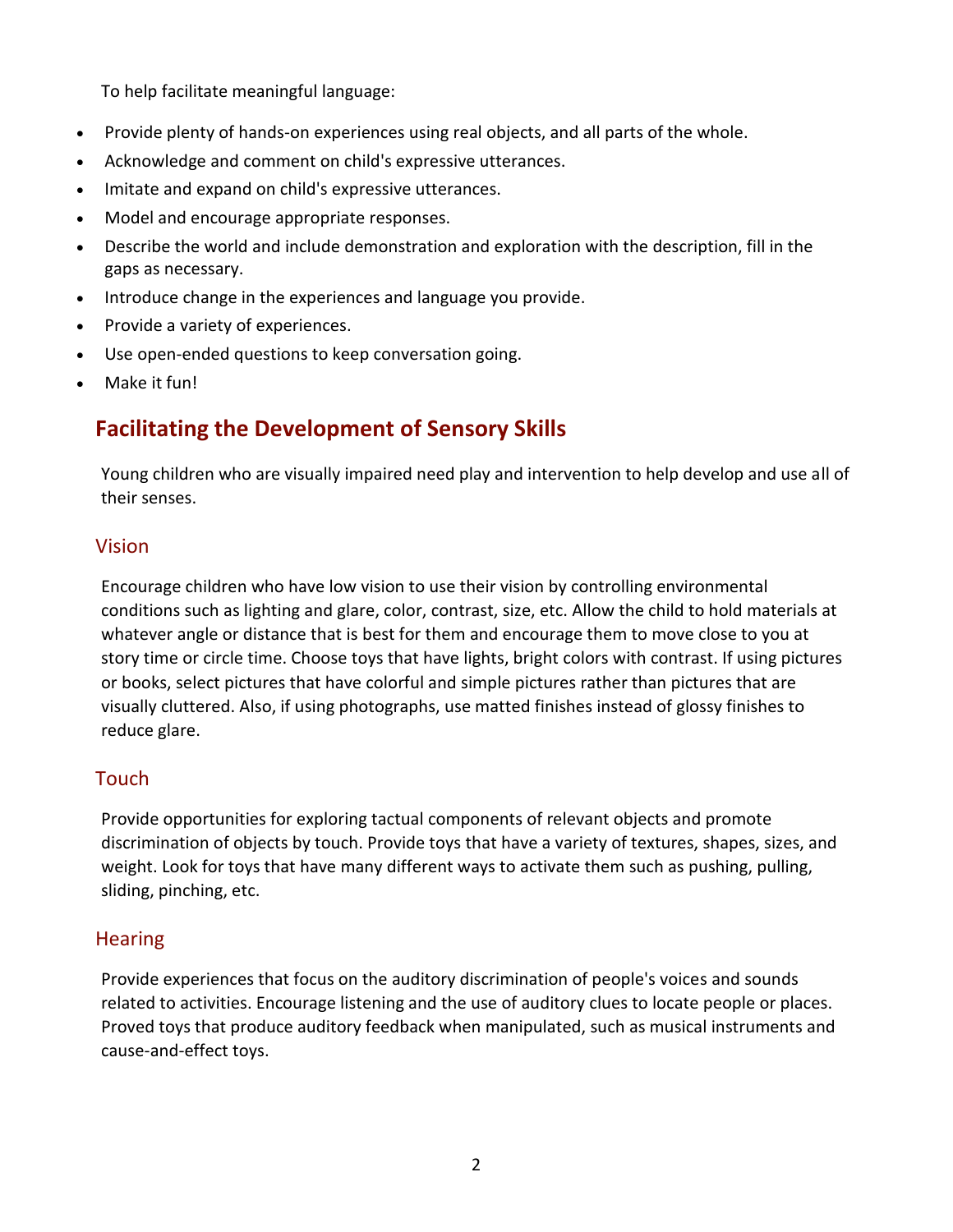#### Sensory "match"

Each child is individual in their needs for sensory input. Besides being aware of the sensory components of materials and activities, remember that you are also a source of sensory stimuli and may need to adjust your behavior according to the child's individual needs.

# **Facilitating the Development of Movement**

Movement can be encouraged early. Independent movement is crucial in having the child with visual impairments explore and learn about the world.

To help facilitate motor development and movement:

- The parent or caregiver can carry the young infant in an over-the-shoulder sling. This provides not only a safe and comfortable place for the child but allows the child to experience different movements in different planes.
- Provide the infant with opportunities to experience different active positions. Many infants with visual impairments demonstrate low postural and a paucity of movement due to lack of head movement. Infants with visual impairment are sometimes happy to stay on their back and need encouragement and experience with other positions actively. For older children, allow children to be in a variety of positions instead of seated in a chair at a table. Include side sitting, on their stomach on the floor, kneeling at different size tables, etc.
- Present and position materials to encourage upright head posture. Make sure the tables and chairs are the right height, work on slanted surfaces or easels, or work with materials on the wall, pegboard, or chalkboard.
- Provide movement activities that enhance the child's protective and equilibrium responses.
- Don't always position yourself or materials at midline but allow the child to orient and reach in different directions to encourage weight-shift and trunk rotation.
- When a child is learning to walk, you can begin by having him push a heavy cart or push toy. Allow your child to be barefoot when appropriate so that he can get additional information about his surroundings.
- Allow the child to move and explore the environment. Spaces can be defined to provide for safety and boundaries for exploration.

# **Facilitating Hand-Use**

Children who are visually impaired and blind rely on their hands to learn about their world. It is important to enhance fine motor development, helping a child learn to use his hands. This includes playing with toys as well as getting information about objects, textures, people, sizes, letters, and eventually, learning to read and write print or braille.